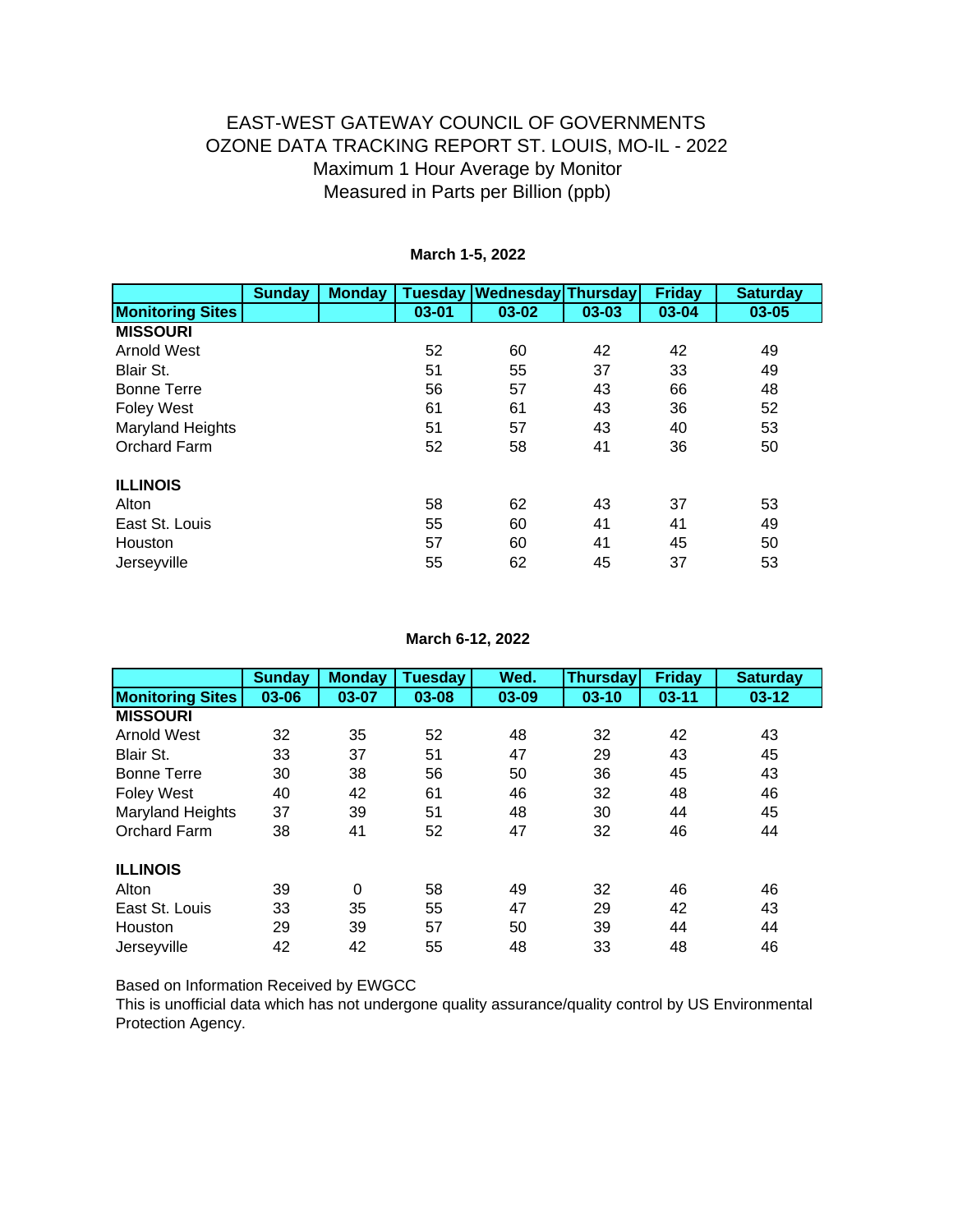|                         | <b>Sunday</b> | <b>Monday</b> | <b>Tuesday</b> | Wed.      | <b>Thursday</b> | <b>Friday</b> | <b>Saturday</b> |
|-------------------------|---------------|---------------|----------------|-----------|-----------------|---------------|-----------------|
| <b>Monitoring Sites</b> | $03 - 13$     | $03 - 14$     | $03 - 15$      | $03 - 16$ | $03 - 17$       | $03 - 18$     | $03-19$         |
| <b>MISSOURI</b>         |               |               |                |           |                 |               |                 |
| <b>Arnold West</b>      | 53            | 52            | 51             | 57        | 52              | 45            | 44              |
| Blair St.               | 52            | 51            | 53             | 55        | 52              | 45            | 44              |
| <b>Bonne Terre</b>      | 49            | 53            | 50             | 55        | 53              | 48            | 46              |
| <b>Foley West</b>       | 52            | 57            | 53             | 56        | 55              | 51            | 45              |
| Maryland Heights        | 51            | 53            | 53             | 58        | 55              | 50            | 43              |
| Orchard Farm            | 50            | 54            | 54             | 59        | 57              | 52            | 43              |
| <b>ILLINOIS</b>         |               |               |                |           |                 |               |                 |
| Alton                   | 56            | 55            | 58             | 65        | 62              | 54            | 48              |
| East St. Louis          | 51            | 51            | 49             | 54        | 51              | 44            | 41              |
| Houston                 | 47            | 55            | 56             | 57        | 51              | 43            | 43              |
| Jerseyville             | 53            | 56            | 55             | 63        | 62              | 54            | 44              |

#### **March 13-19, 2022**

**March 20-26, 2022**

|                         | <b>Sunday</b> | <b>Monday</b> | <b>Tuesday</b> | Wed.      | <b>Thursday</b> | <b>Friday</b> | <b>Saturday</b> |
|-------------------------|---------------|---------------|----------------|-----------|-----------------|---------------|-----------------|
| <b>Monitoring Sites</b> | 03-20         | $03 - 21$     | $03 - 22$      | $03 - 23$ | $03 - 24$       | $03 - 25$     | $03 - 26$       |
| <b>MISSOURI</b>         |               |               |                |           |                 |               |                 |
| <b>Arnold West</b>      | 50            | 54            | 41             | 25        | 29              | 41            | 43              |
| Blair St.               | 49            | 54            | 42             | 25        | 32              | 41            | 46              |
| <b>Bonne Terre</b>      | 52            | 55            | 44             | 27        | 27              | 44            | 47              |
| <b>Foley West</b>       | 53            | 59            | 44             | 26        | 35              | 43            | 46              |
| <b>Maryland Heights</b> | 51            | 57            | 43             | 24        | 33              | 41            | 44              |
| Orchard Farm            | 52            | 56            | 44             | 25        | 34              | 42            | 45              |
| <b>ILLINOIS</b>         |               |               |                |           |                 |               |                 |
| Alton                   | 57            | 64            | 50             | 26        | 34              | 44            | 48              |
| East St. Louis          | 49            | 52            | 38             | 23        | 27              | 38            | 43              |
| Houston                 | 50            | 55            | 44             | 31        | 27              | 43            | 47              |
| Jerseyville             | 54            | 62            | 48             | 26        | 35              | 43            | 46              |

Based on Information Received by EWGCC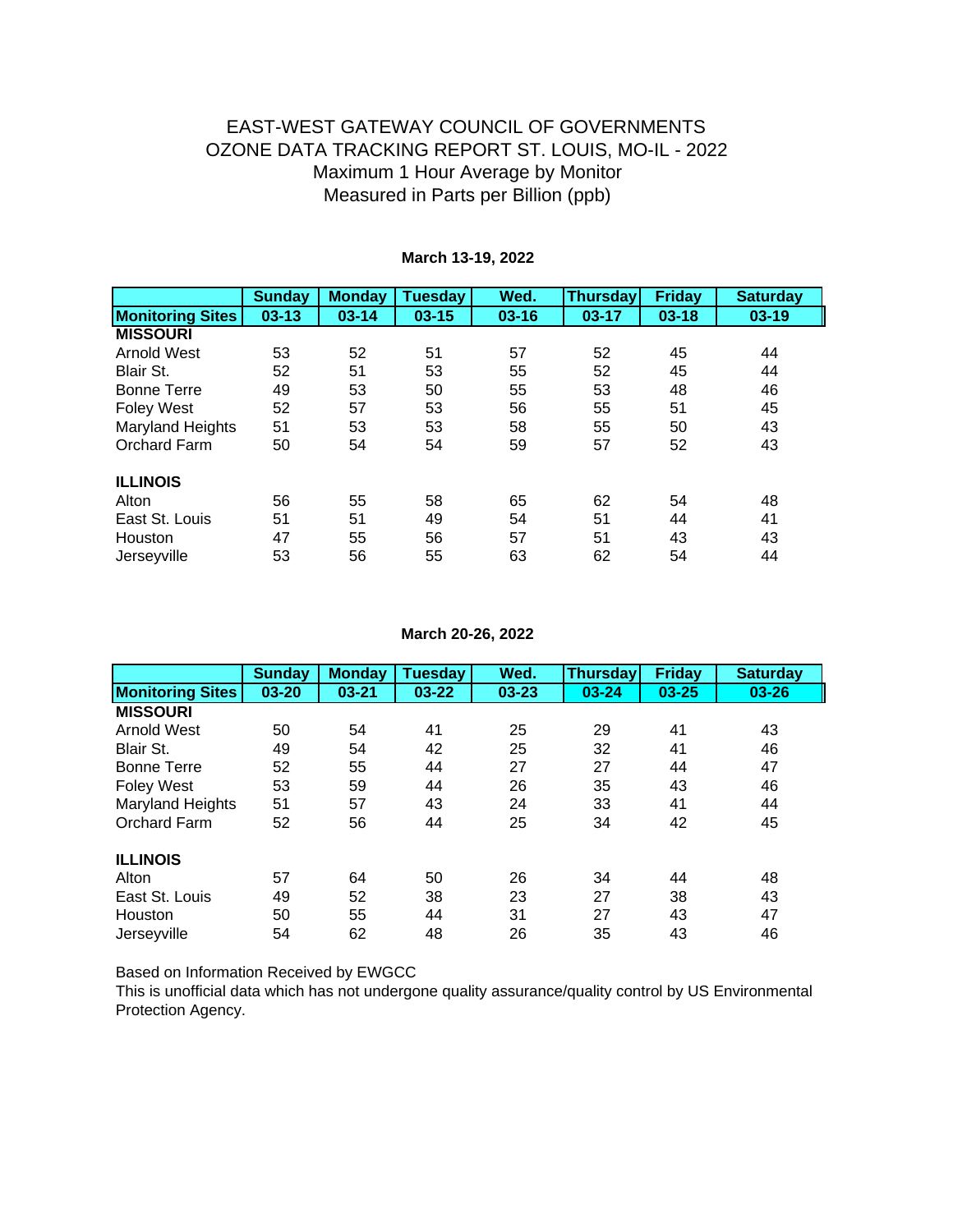|                         | <b>Sunday</b> | <b>Monday</b> | <b>Tuesday</b> | Wed.      | <b>Thursday</b> | <b>Friday</b> | <b>Saturday</b> |
|-------------------------|---------------|---------------|----------------|-----------|-----------------|---------------|-----------------|
| <b>Monitoring Sites</b> | $03 - 27$     | $03 - 28$     | $03 - 29$      | $03 - 30$ | $03 - 31$       |               |                 |
| <b>MISSOURI</b>         |               |               |                |           |                 |               |                 |
| <b>Arnold West</b>      | 45            | 45            | 46             | 41        | 29              |               |                 |
| Blair St.               | 43            | 39            | 46             | 36        | 32              |               |                 |
| <b>Bonne Terre</b>      | 45            | 47            | 47             | 43        | 27              |               |                 |
| <b>Foley West</b>       | 45            | 46            | 46             | 44        | 35              |               |                 |
| <b>Maryland Heights</b> | 45            | 42            | 49             | 40        | 33              |               |                 |
| Orchard Farm            | 43            | 43            | 45             | 39        | 34              |               |                 |
| <b>ILLINOIS</b>         |               |               |                |           |                 |               |                 |
| Alton                   | 45            | 46            | 47             | 40        | 34              |               |                 |
| East St. Louis          | 40            | 40            | 42             | 34        | 27              |               |                 |
| Houston                 | 45            | 45            | 50             | 44        | 27              |               |                 |
| Jerseyville             | 45            | 46            | 43             | 40        | 35              |               |                 |

#### **March 27-31, 2022**

Based on Information Received by EWGCC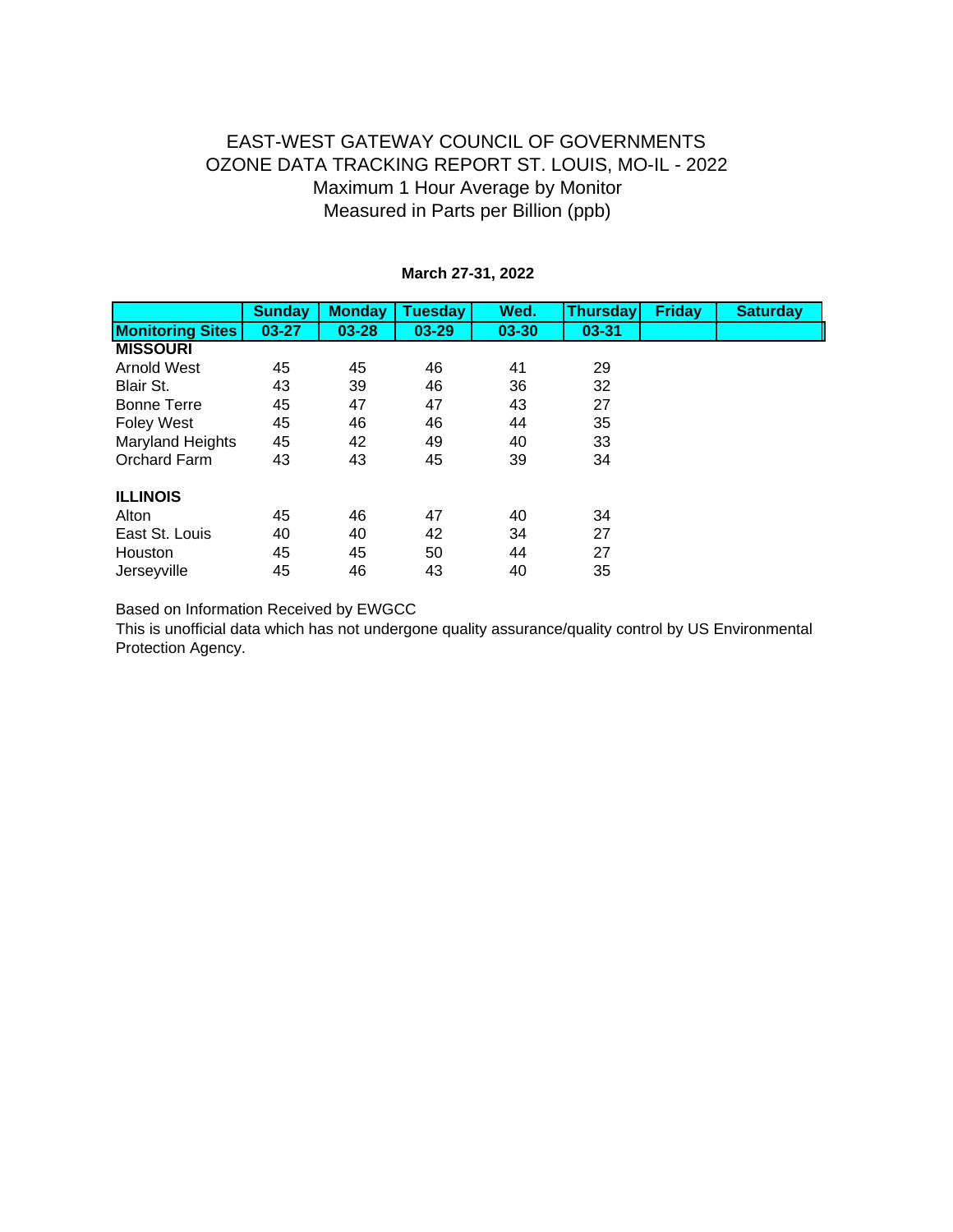#### **April 1-2, 2022**

|                                                                                                                                                 | <b>Sunday</b> | <b>Monday</b> | Tuesday   Wednesday   Thursday | <b>Friday</b> | <b>Saturday</b> |
|-------------------------------------------------------------------------------------------------------------------------------------------------|---------------|---------------|--------------------------------|---------------|-----------------|
| <b>Monitoring Sites</b>                                                                                                                         |               |               |                                | $04 - 01$     | $04 - 02$       |
| <b>MISSOURI</b><br><b>Arnold West</b><br>Blair St.<br><b>Bonne Terre</b><br><b>Foley West</b><br><b>Maryland Heights</b><br><b>Orchard Farm</b> |               |               |                                |               |                 |
| <b>ILLINOIS</b><br>Alton<br>East St. Louis<br>Houston<br>Jerseyville                                                                            |               |               |                                |               |                 |

**April 3-9, 2022**

|                                    | <b>Sunday</b> | <b>Monday</b> | <b>Tuesday</b> | Wed.  | <b>Thursday</b> | <b>Friday</b> | <b>Saturday</b> |
|------------------------------------|---------------|---------------|----------------|-------|-----------------|---------------|-----------------|
| <b>Monitoring Sites 04-03+B179</b> |               | 04-04         | $04 - 05$      | 04-06 | 04-07           | 04-08         | 04-09           |
| <b>MISSOURI</b>                    |               |               |                |       |                 |               |                 |
| <b>Arnold West</b>                 |               |               |                |       |                 |               |                 |
| Blair St.                          |               |               |                |       |                 |               |                 |
| <b>Bonne Terre</b>                 |               |               |                |       |                 |               |                 |
| <b>Foley West</b>                  |               |               |                |       |                 |               |                 |
| <b>Maryland Heights</b>            |               |               |                |       |                 |               |                 |
| Orchard Farm                       |               |               |                |       |                 |               |                 |
| <b>ILLINOIS</b>                    |               |               |                |       |                 |               |                 |
| Alton                              |               |               |                |       |                 |               |                 |
| East St. Louis                     |               |               |                |       |                 |               |                 |
| Houston                            |               |               |                |       |                 |               |                 |
| Jerseyville                        |               |               |                |       |                 |               |                 |

Based on Information Received by EWGCC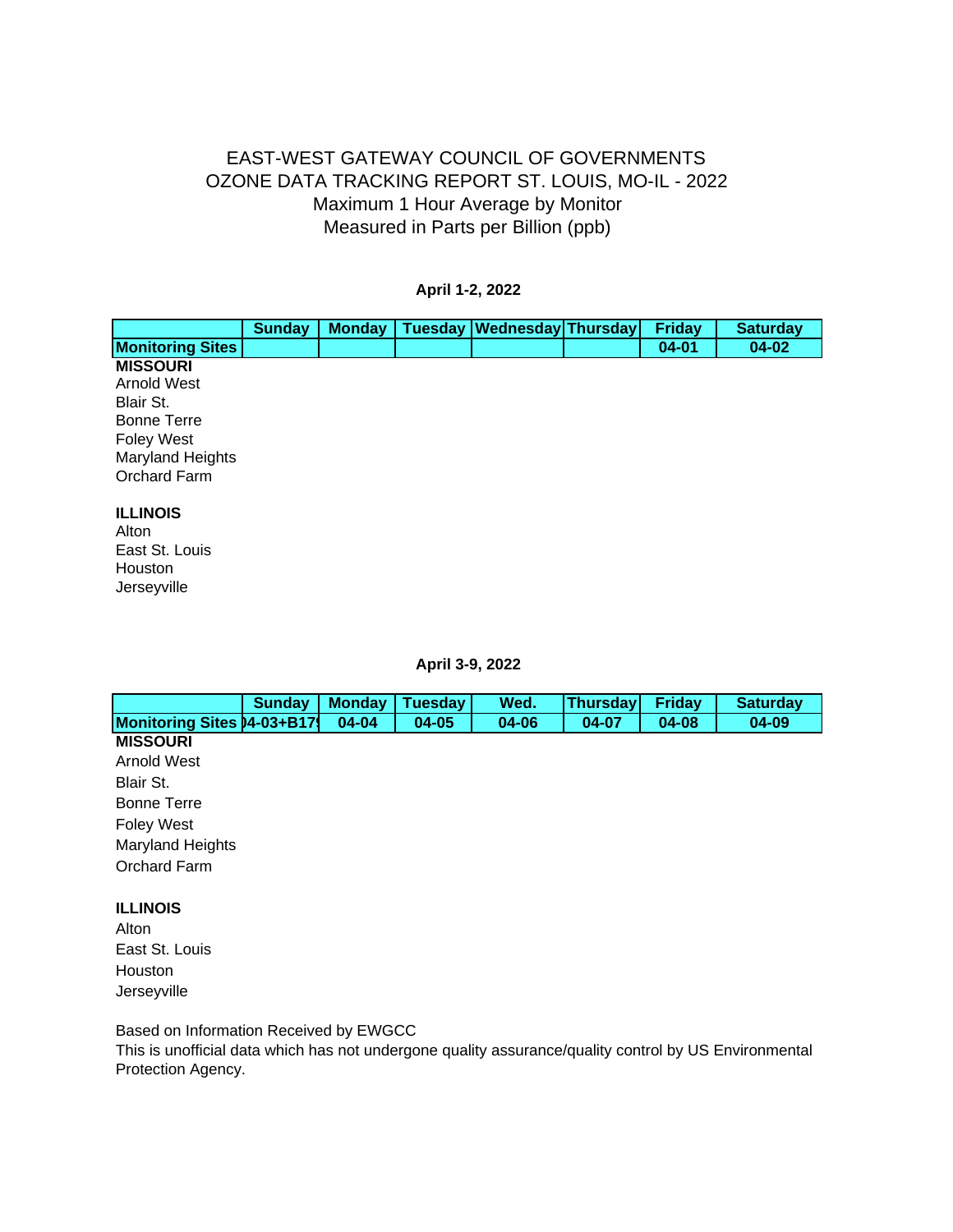#### **April 10-16, 2022**

|                                    | <b>Sunday</b> | <b>Monday</b> | <b>Tuesday</b> | Wed.    | <b>Thursday</b> | <b>Friday</b> | <b>Saturday</b> |
|------------------------------------|---------------|---------------|----------------|---------|-----------------|---------------|-----------------|
| <b>Monitoring Sites 04-10+B200</b> |               | $04 - 11$     | $04-12$        | $04-13$ | $04 - 14$       | $04 - 15$     | $04 - 16$       |
| <b>MISSOURI</b>                    |               |               |                |         |                 |               |                 |
| <b>Arnold West</b>                 |               |               |                |         |                 |               |                 |
| Blair St.                          |               |               |                |         |                 |               |                 |
| <b>Bonne Terre</b>                 |               |               |                |         |                 |               |                 |
| <b>Foley West</b>                  |               |               |                |         |                 |               |                 |
| <b>Maryland Heights</b>            |               |               |                |         |                 |               |                 |
| Orchard Farm                       |               |               |                |         |                 |               |                 |
| <b>ILLINOIS</b>                    |               |               |                |         |                 |               |                 |
| Alton                              |               |               |                |         |                 |               |                 |
| East St. Louis                     |               |               |                |         |                 |               |                 |
| Houston                            |               |               |                |         |                 |               |                 |

**April 17-23, 2022**

|                                                                                                                                                 | <b>Sunday</b> | <b>Monday</b> | <b>Tuesday</b> | Wed.      | <b>Thursday</b> | <b>Friday</b> | <b>Saturday</b> |
|-------------------------------------------------------------------------------------------------------------------------------------------------|---------------|---------------|----------------|-----------|-----------------|---------------|-----------------|
| <b>Monitoring Sites</b>                                                                                                                         | $04 - 17$     | $04 - 18$     | $04 - 19$      | $04 - 20$ | $04 - 21$       | $04 - 22$     | $04 - 23$       |
| <b>MISSOURI</b><br><b>Arnold West</b><br>Blair St.<br><b>Bonne Terre</b><br><b>Foley West</b><br><b>Maryland Heights</b><br><b>Orchard Farm</b> |               |               |                |           |                 |               |                 |
| <b>ILLINOIS</b><br>Alton<br>East St. Louis<br>Houston<br>Jerseyville                                                                            |               |               |                |           |                 |               |                 |

Based on Information Received by EWGCC

Jerseyville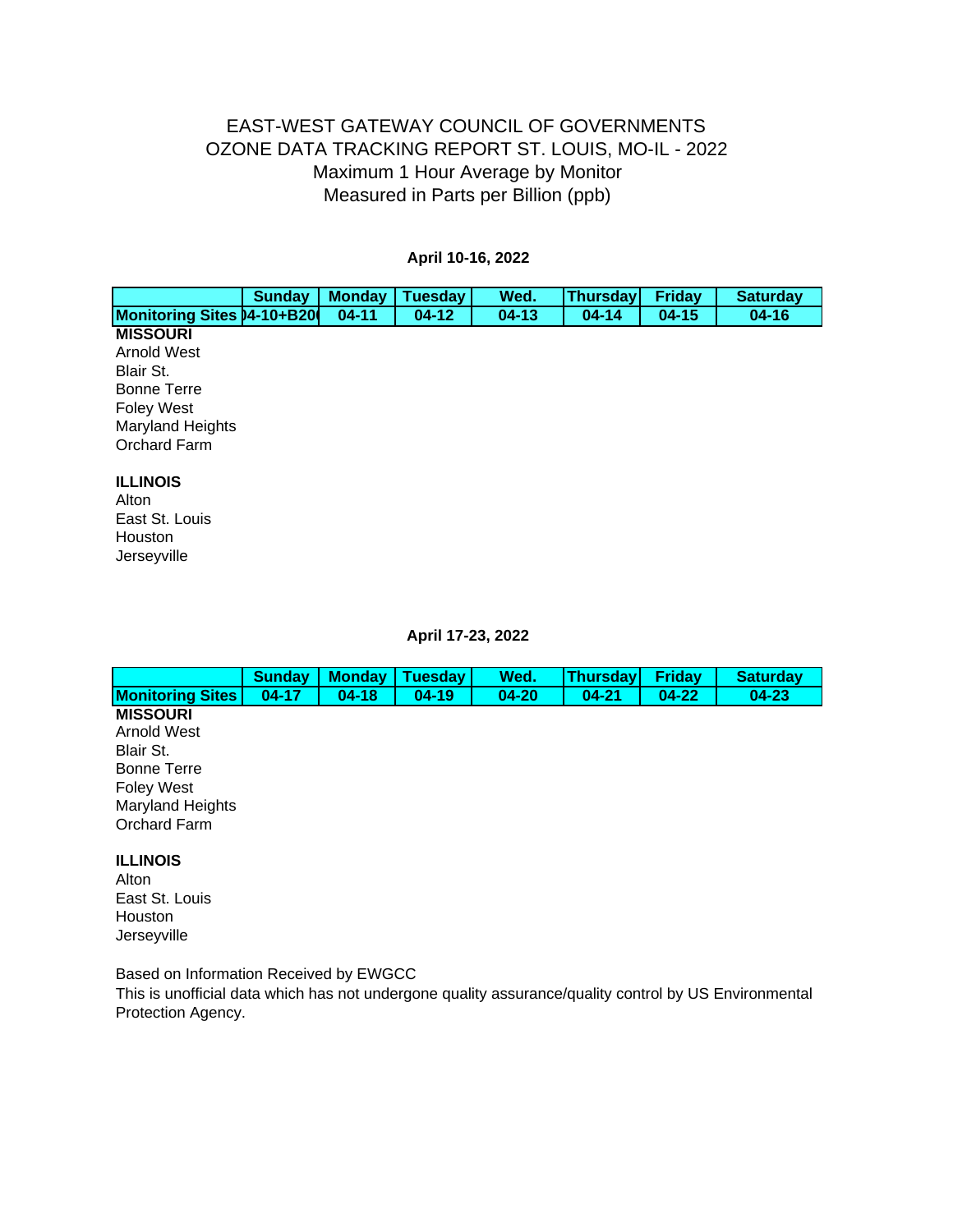#### **April 24-30, 2022**

|                                                                                                                                                                                                                                               | <b>Sunday</b> | <b>Monday</b> | <b>Tuesday</b> | Wed.      | <b>Thursday</b> | <b>Friday</b> | <b>Saturday</b> |
|-----------------------------------------------------------------------------------------------------------------------------------------------------------------------------------------------------------------------------------------------|---------------|---------------|----------------|-----------|-----------------|---------------|-----------------|
| <b>Monitoring Sites</b>                                                                                                                                                                                                                       | $04 - 24$     | $04 - 25$     | $04 - 26$      | $04 - 27$ | $04 - 28$       | $04 - 29$     | $04 - 30$       |
| <b>MISSOURI</b><br>Arnold West<br>Blair St.<br><b>Bonne Terre</b><br><b>Foley West</b><br><b>Maryland Heights</b><br>Orchard Farm                                                                                                             |               |               |                |           |                 |               |                 |
| <b>ILLINOIS</b><br>Alton<br>East St. Louis<br>Houston<br>Jerseyville<br>Based on Information Received by EWGCC<br>This is unofficial data which has not undergone quality assurance/quality control by US Environmental<br>Protection Agency. |               |               |                |           |                 |               |                 |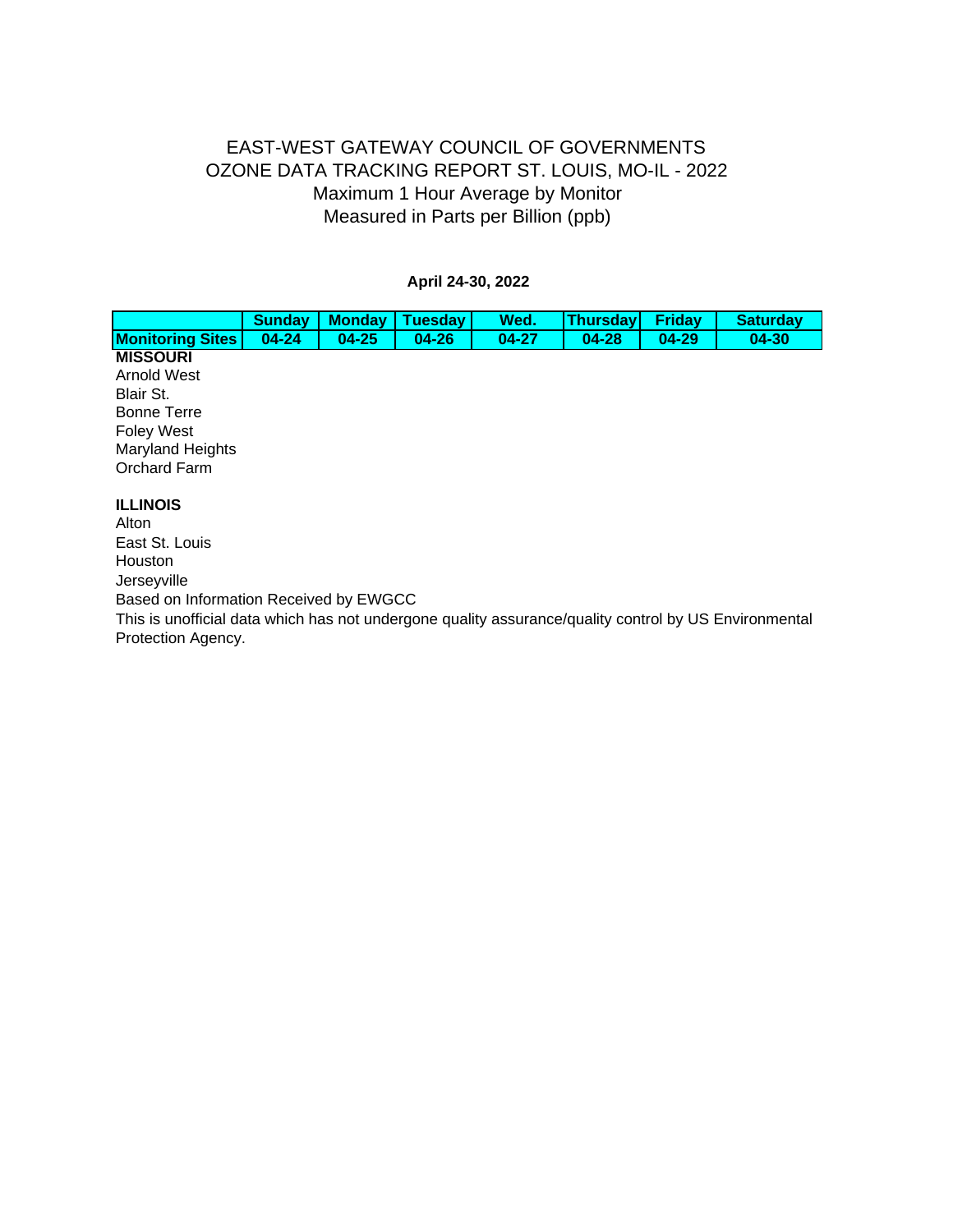|                         | <b>Sunday</b> | <b>Monday</b> | <b>Tuesday</b> | <b>Wednesday Thursday</b> |           | <b>Friday</b> | <b>Saturday</b> |
|-------------------------|---------------|---------------|----------------|---------------------------|-----------|---------------|-----------------|
| <b>Monitoring Sites</b> | $05 - 01$     | 05-02         | 05-03          | 05-04                     | $05 - 05$ | 05-06         | 05-07           |
| <b>MISSOURI</b>         |               |               |                |                           |           |               |                 |
| Arnold West             | 50            | 33            | 30             | 35                        | 27        | 29            | 55              |
| Blair St.               | 51            | 34            | 30             | 37                        | 28        | 33            | 51              |
| <b>Bonne Terre</b>      | 52            | 39            | 38             | 34                        | 28        | 36            | 58              |
| <b>Foley West</b>       | 54            | 41            | 30             | 42                        | 32        | 40            | 53              |
| <b>Maryland Heights</b> | 50            | 36            | 28             | 41                        | 30        | 35            | 53              |
| <b>Orchard Farm</b>     | 49            | 40            | 29             | 42                        | 30        | 36            | 52              |
| <b>ILLINOIS</b>         |               |               |                |                           |           |               |                 |
| Alton                   | 53            | 41            | 30             | 41                        | 27        | 36            | 57              |
| East St. Louis          | 46            | 31            | 26             | 36                        | 26        | 28            | 49              |
| Houston                 | 52            | 37            | 43             | 39                        | 25        | 35            | 53              |
| Jerseyville             | 52            | 46            | 32             | 43                        | 30        | 37            | 56              |

#### **May 1-7, 2022**

**May 08-14, 2022**

|                         | <b>Sunday</b> | <b>Monday</b> | <b>Tuesday</b> | Wed.      | <b>Thursday</b> | <b>Friday</b> | <b>Saturday</b> |
|-------------------------|---------------|---------------|----------------|-----------|-----------------|---------------|-----------------|
| <b>Monitoring Sites</b> | $05 - 08$     | $05 - 09$     | $05 - 10$      | $05 - 11$ | $05 - 12$       | $05 - 13$     | $05 - 14$       |
| <b>MISSOURI</b>         |               |               |                |           |                 |               |                 |
| <b>Arnold West</b>      | 53            | 39            | 35             | 52        | 62              | 62            | 53              |
| Blair St.               | 52            | 42            | 40             | 62        | 60              | 58            | 65              |
| <b>Bonne Terre</b>      | 53            | 44            | 36             | 35        | 54              | 50            | 54              |
| <b>Foley West</b>       | 56            | 44            | 44             | 55        | 65              | 75            | 56              |
| <b>Maryland Heights</b> | 52            | 41            | 41             | 62        | 66              | 79            | 63              |
| Orchard Farm            | 53            | 43            | 51             | 74        | 71              | 77            | 68              |
| <b>ILLINOIS</b>         |               |               |                |           |                 |               |                 |
| Alton                   | 51            | 46            | 49             | 61        | 71              | 67            | 68              |
| East St. Louis          | 47            | 41            | 35             | 59        | 56              | 57            | 69              |
| Houston                 | 54            | 49            | 39             | 47        | 59              | 53            | 68              |
| Jerseyville             | 54            | 46            | 57             | 65        | 78              | 70            | 64              |

Information is preliminary and has not been quality assured.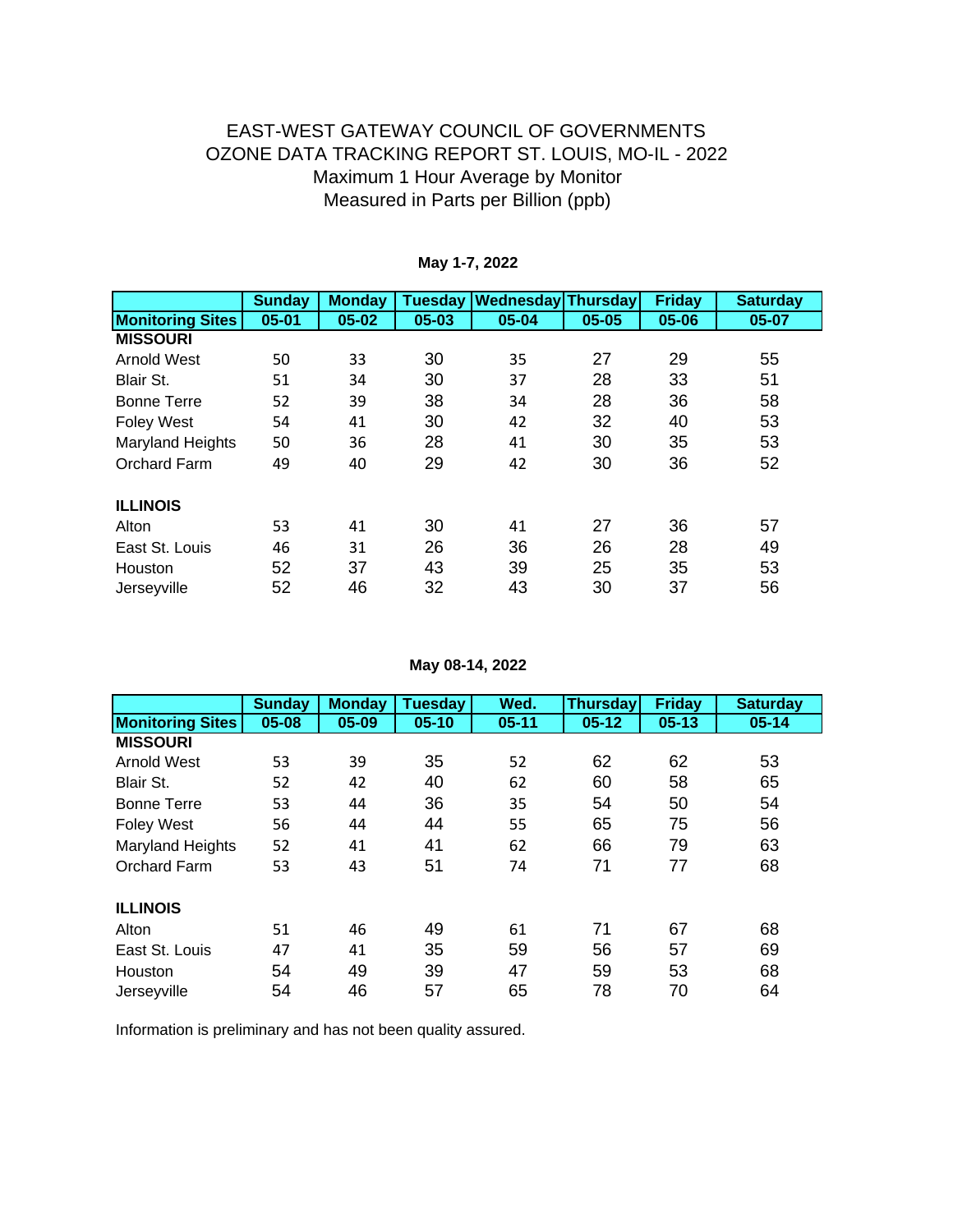|                         | <b>Sunday</b> | <b>Monday</b> | <b>Tuesday</b> | Wed.      | <b>Thursday</b> | <b>Friday</b> | <b>Saturday</b> |
|-------------------------|---------------|---------------|----------------|-----------|-----------------|---------------|-----------------|
| <b>Monitoring Sites</b> | $05 - 15$     | $05 - 16$     | $05 - 17$      | $05 - 18$ | $05 - 19$       | $05 - 20$     | $05 - 21$       |
| <b>MISSOURI</b>         |               |               |                |           |                 |               |                 |
| <b>Arnold West</b>      | 66            | 54            | 52             | 52        | 47              | 39            | 33              |
| Blair St.               | 64            | 55            | 60             | 53        | 47              | 41            | 35              |
| <b>Bonne Terre</b>      | 48            | 55            | 50             | 49        | 52              | 45            | 36              |
| <b>Foley West</b>       | 52            | 55            | 62             | 51        | 48              | 39            | 28              |
| <b>Maryland Heights</b> | 57            | 54            | 56             | 50        | 44              | 37            | 38              |
| Orchard Farm            | 53            | 53            | 60             | 50        | 50              | 39            | 39              |
| <b>ILLINOIS</b>         |               |               |                |           |                 |               |                 |
| Alton                   | 57            | 57            | 69             | 49        | 51              | 48            | 39              |
| East St. Louis          | 63            | 53            | 56             | 49        | 45              | 41            | 33              |
| Houston                 | 53            | 60            | 56             | 51        | 55              | 47            | 36              |
| Jerseyville             | 53            | 57            | 67             | 39        | 49              | 40            | 36              |

### **May 15-21, 2022**

**May 22-28, 2022**

|                         | <b>Sunday</b> | <b>Monday</b> | <b>Tuesday</b> | Wed.      | <b>Thursday</b> | <b>Friday</b> | <b>Saturday</b> |
|-------------------------|---------------|---------------|----------------|-----------|-----------------|---------------|-----------------|
| <b>Monitoring Sites</b> | $05 - 22$     | $05 - 23$     | $05 - 24$      | $05 - 25$ | $05 - 26$       | $05 - 27$     | $05 - 28$       |
| <b>MISSOURI</b>         |               |               |                |           |                 |               |                 |
| Arnold West             | 37            | 47            | 42             | 30        | 36              | 29            | 46              |
| Blair St.               | 37            | 46            | 43             | 31        | 34              | 28            | 48              |
| <b>Bonne Terre</b>      | 40            | 46            | 32             | 34        | 36              | 30            | 43              |
| <b>Foley West</b>       | 40            | 46            | 45             | 44        | 36              | 35            | 46              |
| <b>Maryland Heights</b> | 37            | 48            | 45             | 32        | 36              | 31            | 51              |
| <b>Orchard Farm</b>     | 41            | 45            | 46             | 33        | 38              | 36            | 58              |
| <b>ILLINOIS</b>         |               |               |                |           |                 |               |                 |
| Alton                   | 42            | 46            | 48             | 34        | 44              | 30            | 57              |
| East St. Louis          | 38            | 47            | 44             | 30        | 41              | 27            | 47              |
| Houston                 | 41            | 48            | 53             | 32        | 42              | 28            | 53              |
| Jerseyville             | 44            | 50            | 45             | 31        | 42              | 33            | 58              |

Information is preliminary and has not been quality assured.